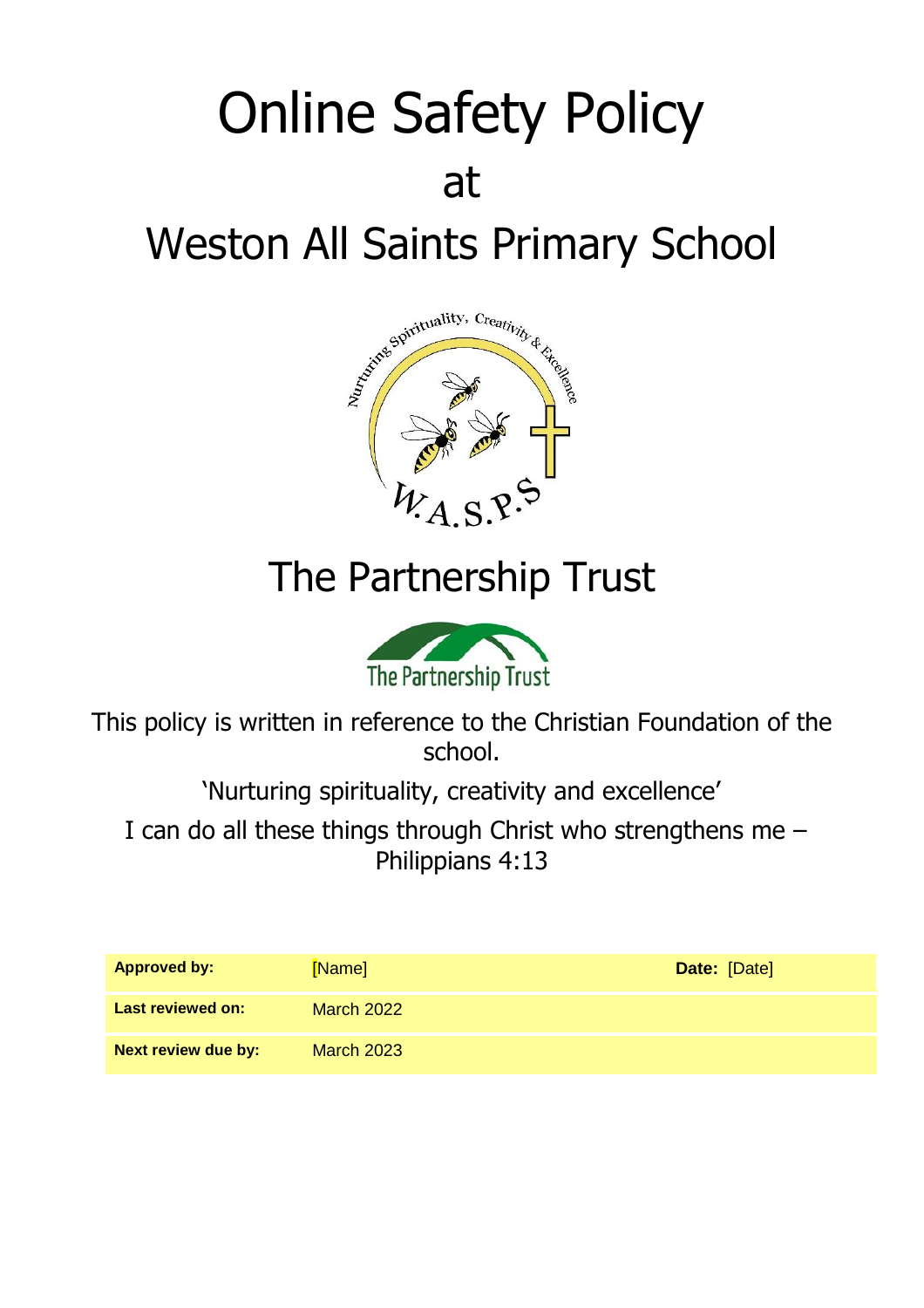## **Contents**

| Appendix 3: repsonding to incidents of misuse flowchart Error! Bookmark not defined. |  |
|--------------------------------------------------------------------------------------|--|

## <span id="page-1-0"></span>**1. Aims**

Our school aims to:

- Have robust processes in place to ensure the online safety of pupils, staff, volunteers and governors
- To understand that computer technology is an essential resource for teaching and learning throughout the curriculum, whilst also understanding the need to teach pupils about the safe and appropriate use of technology
- Deliver an effective approach to online safety, which empowers us to protect and educate the whole school community in its use of technology, including mobile and smart technology (which we refer to as 'mobile phones')
- Establish clear mechanisms to identify, intervene and escalate an incident, where appropriate

#### **The 4 key categories of risk**

Our approach to online safety is based on addressing the following categories of risk:

- **Content** being exposed to illegal, inappropriate or harmful content, such as pornography, fake news, racism, violence, misogyny, self-harm, suicide, anti-Semitism, radicalisation and extremism
- **Contact** being subjected to harmful online interaction with other users, such as peer-to-peer pressure, commercial advertising and adults posing as children or young adults with the intention to groom or exploit them for sexual, criminal, financial or other purposes
- **Conduct** personal online behaviour that increases the likelihood of, or causes, harm, such as making, sending and receiving explicit images (e.g. consensual and non-consensual sharing of nudes and semi-nudes and/or pornography), sharing other explicit images and online bullying; and
- **Commerce** risks such as online gambling, inappropriate advertising, phishing and/or financial scam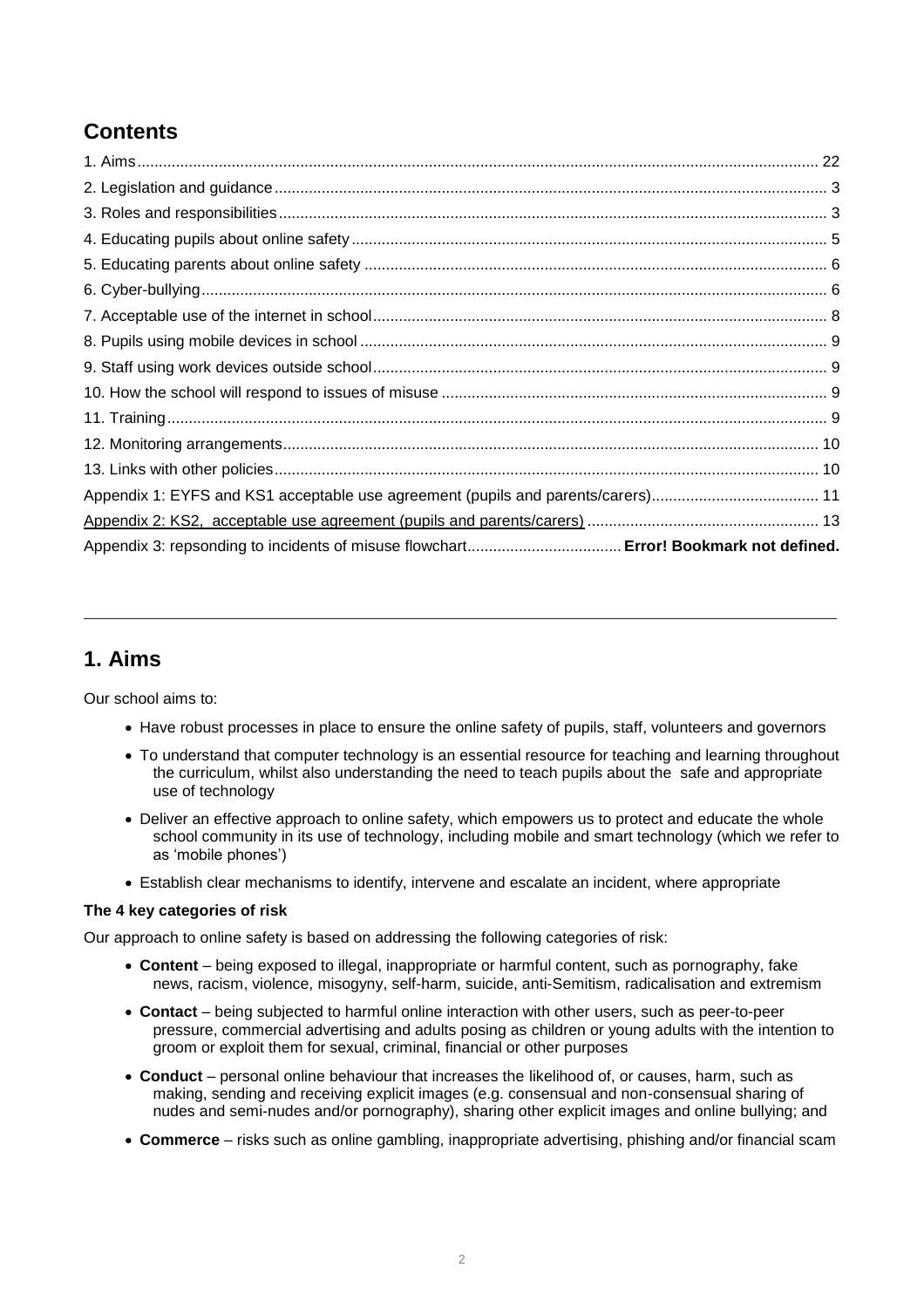## <span id="page-2-0"></span>**2. Legislation and guidance**

This policy is based on the Department for Education's (DfE) statutory safeguarding guidance, [Keeping](https://www.gov.uk/government/publications/keeping-children-safe-in-education--2)  [Children Safe in Education,](https://www.gov.uk/government/publications/keeping-children-safe-in-education--2) and its advice for schools on:

- [Teaching online safety in schools](https://www.gov.uk/government/publications/teaching-online-safety-in-schools)
- [Preventing and tackling bullying](https://www.gov.uk/government/publications/preventing-and-tackling-bullying) and [cyber-bullying: advice for Headteachers and school staff](https://www.gov.uk/government/publications/preventing-and-tackling-bullying)
- [Searching, screening and confiscation](https://www.gov.uk/government/publications/searching-screening-and-confiscation)

It also refers to the DfE's guidance on [protecting children from radicalisation.](https://www.gov.uk/government/publications/protecting-children-from-radicalisation-the-prevent-duty)

It reflects existing legislation, including but not limited to the [Education Act 1996](https://www.legislation.gov.uk/ukpga/1996/56/contents) (as amended), the Education [and Inspections Act 2006](https://www.legislation.gov.uk/ukpga/2006/40/contents) and the [Equality Act 2010.](https://www.legislation.gov.uk/ukpga/2010/15/contents) In addition, it reflects the [Education Act 2011,](http://www.legislation.gov.uk/ukpga/2011/21/contents/enacted) which has given teachers stronger powers to tackle cyber-bullying by, if necessary, searching for and deleting inappropriate images or files on pupils' electronic devices where they believe there is a 'good reason' to do so.

The policy also takes into account the National Curriculum computing programmes of study.

This policy complies with our funding agreement and articles of association.

## <span id="page-2-1"></span>**3. Roles and responsibilities**

## **3.1 The Local Governing Board**

The LGB has overall responsibility for monitoring this policy and holding the Headteacher to account for its implementation.

The LGB will co-ordinate regular meetings with appropriate staff to discuss online safety, and monitor online safety logs as provided by the designated safeguarding lead (DSL).

All governors will:

- Ensure that they have read and understand this policy
- Agree and adhere to the terms on acceptable use of the school's ICT systems and the internet
- Ensure that, where necessary, teaching about safeguarding, including online safety, is adapted for vulnerable children, victims of abuse and some pupils with SEND because of the importance of recognising that a 'one size fits all' approach may not be appropriate for all children in all situations, and a more personalised or contextualised approach may often be more suitable

## **3.2 The Headteacher**

The Headteacher is responsible for ensuring that staff understand this policy, and that it is being implemented consistently throughout the school.

## **3.3 The Designated Safeguarding Lead**

Details of the school's DSL and DDSL are set out in our child protection and safeguarding policy as well as relevant job descriptions.

The DSL takes lead responsibility for online safety in school, in particular:

- Supporting the Headteacher in ensuring that staff understand this policy and that it is being implemented consistently throughout the school
- Working with the Headteacher, ICT manager and other staff, as necessary, to address any online safety issues or incidents
- Managing all online safety issues and incidents in line with the school child protection policy
- Ensuring that any online safety incidents are logged in CPOMS and dealt with appropriately in line with this policy
- Ensuring that any incidents of cyber-bullying are logged and dealt with appropriately in line with the school behaviour policy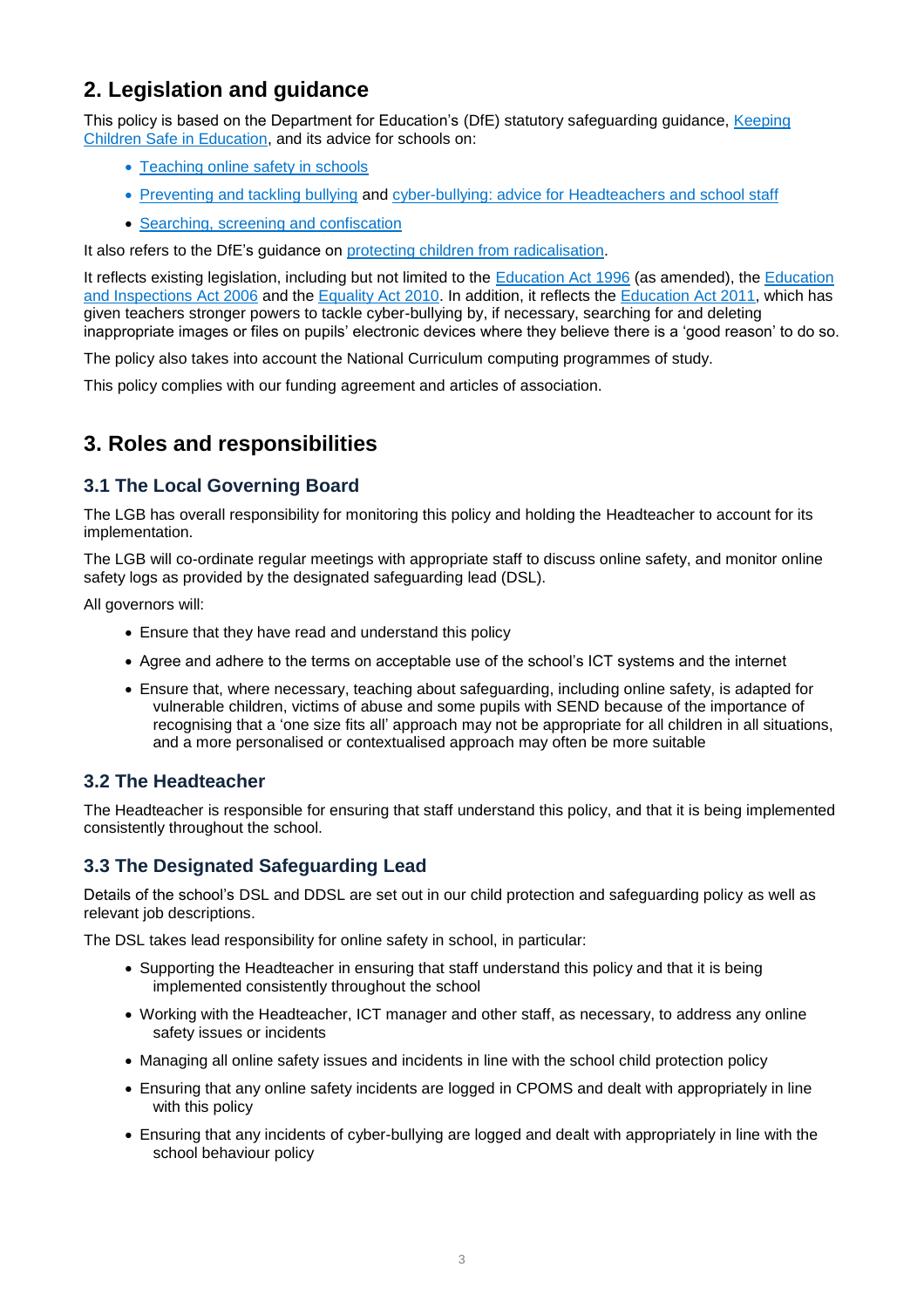- Updating and delivering staff training on online safety Liaising with other agencies and/or external services if necessary
- Providing regular reports on online safety in school to the Headteacher and/or Local Governing Body

This list is not intended to be exhaustive.

## **3.4 The ICT manager / Soltech**

The ICT manager is responsible for:

- Putting in place an appropriate level of security protection procedures (with the support of Soltech who manages the school system), such as filtering and monitoring systems, which are reviewed and updated on a regular basis to assess effectiveness and ensure pupils are kept safe from potentially harmful and inappropriate content and contact online while at school, including terrorist and extremist material
- Ensuring that the school's ICT systems are secure and protected against viruses and malware, and that such safety mechanisms are updated regularly (Soltech)
- Conducting a full security check and monitoring the school's ICT systems on a regular basis
- Blocking access to potentially dangerous sites and, where possible, preventing the downloading of potentially dangerous files
- Ensuring that any online safety incidents are logged in CPOMS and dealt with appropriately in line with this policy
- Ensuring that any incidents of cyber-bullying are dealt with appropriately in line with the school behaviour policy

This list is not intended to be exhaustive.

### **3.5 Teaching and Support Staff**

Are responsible for ensuring that:

- they have an up to date awareness of online safety matters and of the school's current Online Safety Policy and practices
- they have read, understood and signed the Partnership Trust's **Acceptable use of ICT, Internet and Communications Systems Policy**
- they report any suspected misuse or problem to the Headteacher/Senior Leader/Online Safety Lead for investigation/action/sanction
- all digital communications with pupils/parents/carers should be on a professional level and only carried out using official school systems
- online safety issues are embedded in all aspects of the curriculum and other activities
- they monitor the use of digital technologies, mobile devices, cameras, etc. in lessons and other school activities (where allowed) and implement current policies with regard to these devices
- in lessons where internet use is pre-planned pupils should be guided to sites checked as suitable for their use and that processes are in place for dealing with any unsuitable material that is found in internet searches

#### **3.6 All staff and volunteers**

All staff, including contractors and agency staff, and volunteers are responsible for:

- Maintaining an understanding of this policy
- Implementing this policy consistently
- Agreeing and adhering to the terms in the Partnership Trust's **Acceptable Use of ICT, Internet and Communications Systems Policy** (appendix 3)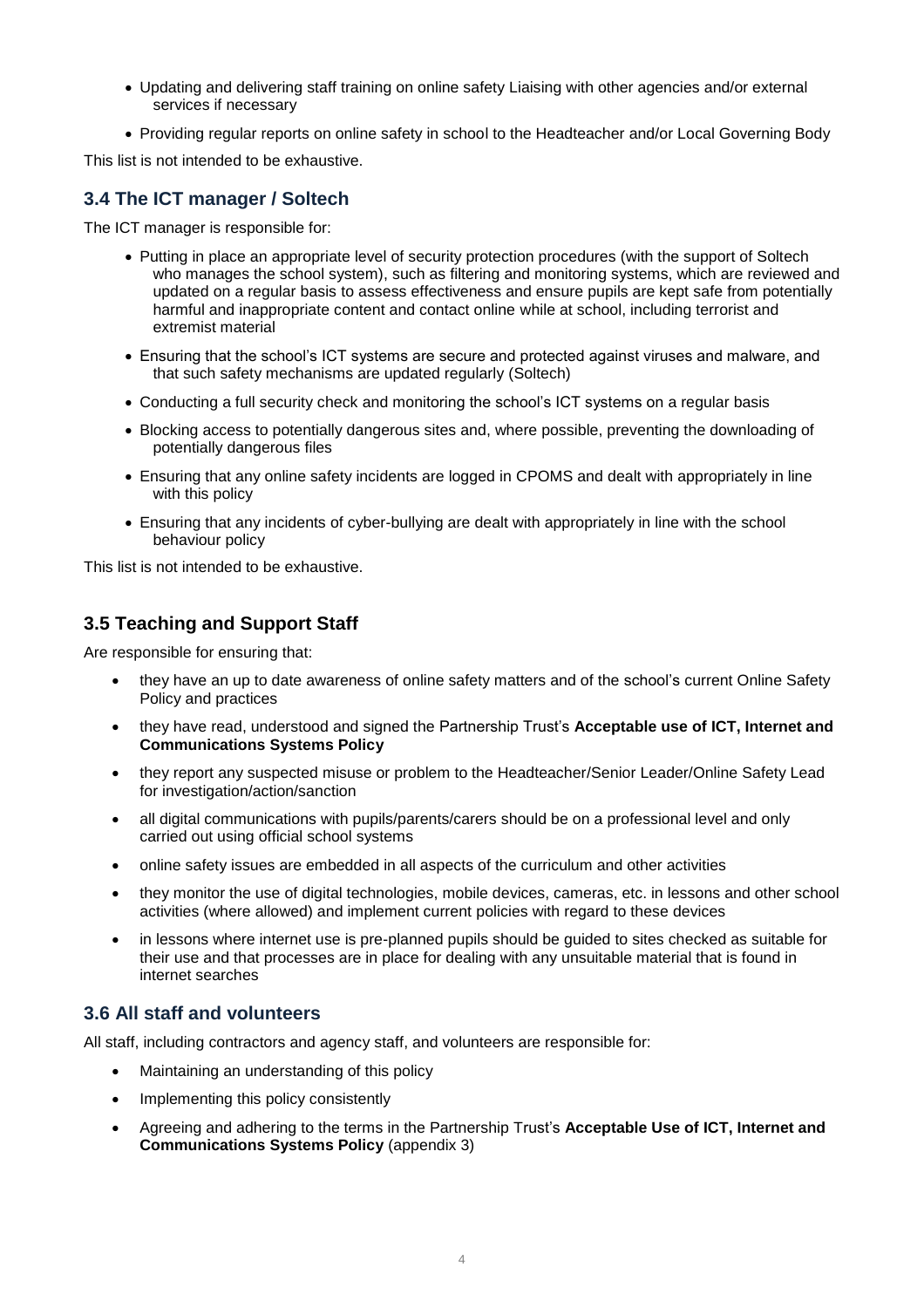- Working with the DSL to ensure that any online safety incidents are logged (see appendix 5) and dealt with appropriately in line with this policy
- Ensuring that any incidents of cyber-bullying are dealt with appropriately in line with the school's **Behaviour Policy** and **Anti-Bullying Policy**
- Responding appropriately to all reports and concerns about sexual violence and/or harassment, both online and offline and maintaining an attitude of 'it could happen here'

This list is not intended to be exhaustive.

#### **3.7 Parents**

Parents are expected to:

• Ensure their child has read, understood and agreed to the terms on acceptable use of the school's ICT systems and internet (appendices 1 and 2)

Parents can seek further guidance on keeping children safe online from the following organisations and websites:

- What are the issues? [UK Safer Internet Centre](https://www.saferinternet.org.uk/advice-centre/parents-and-carers/what-are-issues)
- Hot topics [Childnet International](http://www.childnet.com/parents-and-carers/hot-topics)
- Parent resource sheet [Childnet International](https://www.childnet.com/resources/parents-and-carers-resource-sheet)
- Healthy relationships [Disrespect Nobody](https://www.disrespectnobody.co.uk/)

#### **3.8 Visitors and trainee teachers**

• Visitors and trainee teachers who use the school's ICT systems or internet will be made aware of this policy, when relevant, and expected to read and follow it. If appropriate, they will be expected to agree to the terms in the Partnership Trust's **Acceptable Use of ICT, Internet and Communications Systems Policy**

## <span id="page-4-0"></span>**4. Educating pupils about online safety**

Pupils will be taught about online safety as part of the curriculum and through the JIGSAW PSHE Scheme

**All** schools have to teach:

• [Relationships education and health education](https://schoolleaders.thekeysupport.com/uid/8b76f587-7bf6-4994-abf0-43850c6e8d73/) in primary schools which also covers on-line safety.

In **Key Stage 1**, pupils will be taught to:

- Use technology safely and respectfully, keeping personal information private
- Identify where to go for help and support when they have concerns about content or contact on the internet or other online technologies

Pupils in **Key Stage 2** will be taught to:

- Use technology safely, respectfully and responsibly
- Recognise acceptable and unacceptable behaviour
- Identify a range of ways to report concerns about content and contact

By the **end of primary school**, pupils will know:

- That people sometimes behave differently online, including by pretending to be someone they are not
- That the same principles apply to online relationships as to face-to-face relationships, including the importance of respect for others online including when we are anonymous
- The rules and principles for keeping safe online, how to recognise risks, harmful content and contact, and how to report them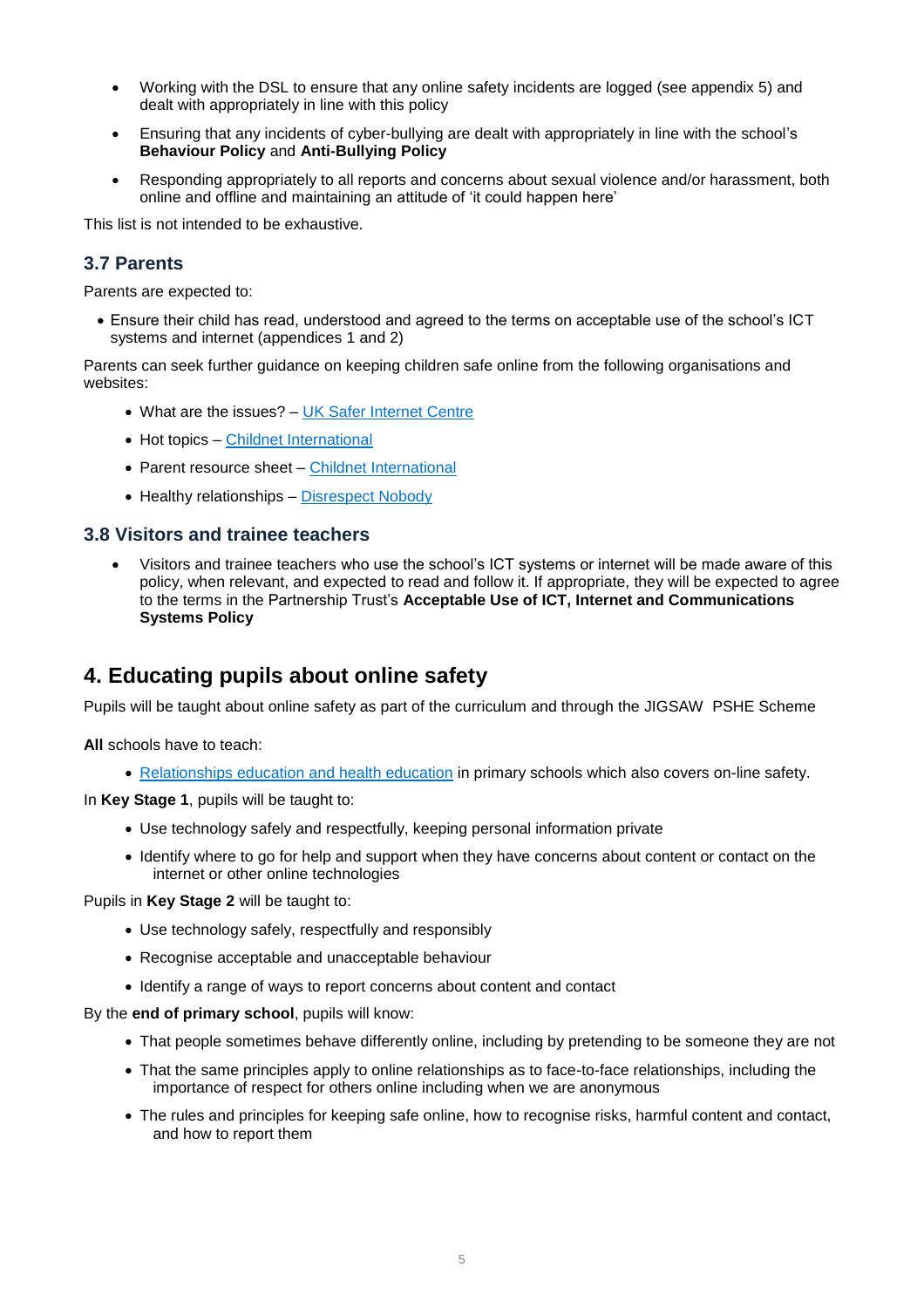- How to critically consider their online friendships and sources of information including awareness of the risks associated with people they have never met
- How information and data is shared and used online
- What sorts of boundaries are appropriate in friendships with peers and others (including in a digital context)
- How to respond safely and appropriately to adults they may encounter (in all contexts, including online) whom they do not know
- Key online safety messages should be reinforced as part of a planned programme of assemblies and pastoral activities
- Pupils should be taught in all lessons to be critically aware of the materials/content they access on-line and be guided to validate the accuracy of information.
- Pupils should be taught to acknowledge the source of information used and to respect copyright when using material accessed on the internet
- Students/pupils should be supported in building resilience to radicalisation by providing a safe environment for debating controversial issues and helping them to understand how they can influence and participate in decision-making.

The safe use of social media and the internet will also be covered in other subjects where relevant.

Where necessary, teaching about safeguarding, including online safety, will be adapted for vulnerable children, victims of abuse and some pupils with SEND.

## <span id="page-5-0"></span>**5. Educating parents about online safety**

Parents and carers play a crucial role in ensuring that their children understand the need to use the internet/mobile devices in an appropriate way.

Parents and carers will be encouraged to support the school in promoting good online safety practice and to follow guidelines on the appropriate use of:

- digital and video images taken at school events
- access to parents' sections of the website/Learning Platform and on-line pupil records
- their children's personal devices in the school (where this is allowed)

The school will raise parents' awareness of internet safety in letters or other communications home, in information via our website and information about national / local online safety campaigns / literature or virtual learning environment (VLE). This policy will also be shared with parents.

Online safety will also be covered during parents' evenings.

If parents have any queries or concerns in relation to online safety, these should be raised in the first instance with the Headteacher and/or the DSL.

## <span id="page-5-1"></span>**6. Cyber-bullying**

#### **6.1 Definition**

Cyber-bullying takes place online, such as through social networking sites, messaging apps or gaming sites. Like other forms of bullying, it is the repetitive, intentional harming of one person or group by another person or group, where the relationship involves an imbalance of power. (See also the school **Behaviour Policy** and **Anti-Bullying Policy**.)

## **6.2 Preventing and addressing cyber-bullying**

To help prevent cyber-bullying, we will ensure that pupils understand what it is and what to do if they become aware of it happening to them or others. We will ensure that pupils know how they can report any incidents and are encouraged to do so, including where they are a witness rather than the victim.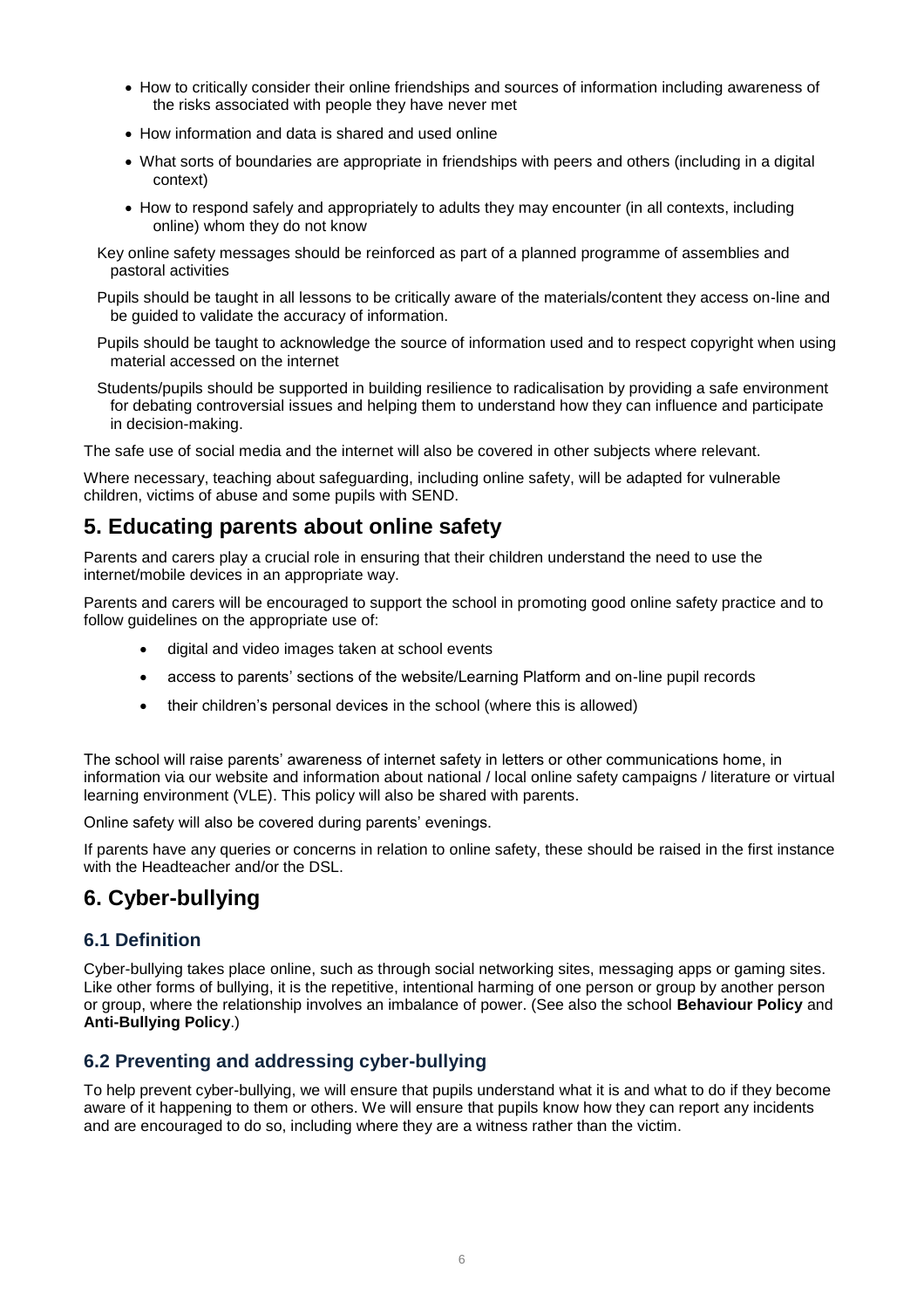The school will actively discuss cyber-bullying with pupils, explaining the reasons why it occurs, the forms it may take and what the consequences can be. Teachers will discuss cyber-bullying with their classes.

Teaching staff use the JIGSAW PSHE scheme which also addresses cyber- bullying

All staff, governors and volunteers (where appropriate) receive training on cyber-bullying, its impact and ways to support pupils, as part of safeguarding training

The school has information about cyber-bullying and on-line safety on the website and parents are regularly reminded via the school newsletter.

In relation to a specific incident of cyber-bullying, the school will follow the processes set out in the school Behaviour Policy. Where illegal, inappropriate or harmful material has been spread among pupils, the school will use all reasonable endeavours to ensure the incident is contained.

The DSL will consider whether the incident should be reported to the police if it involves illegal material, and will work with external services if it is deemed necessary to do so.

### **6.3 Examining electronic devices**

School staff have the specific power under the Education and Inspections Act 2006 (which has been increased by the Education Act 2011) to search for and, if necessary, delete inappropriate images or files on pupils' electronic devices, including mobile phones, iPads and other tablet devices, where they believe there is a 'good reason' to do so.

When deciding whether there is a good reason to examine or erase data or files on an electronic device, staff must reasonably suspect that the data or file in question has been, or could be, used to:

- Cause harm, and/or
- Disrupt teaching, and/or
- Break any of the school rules

If inappropriate material is found on the device, it is up to the staff member in conjunction with the DSL or other member of the senior leadership team to decide whether they should:

- Delete that material, or
- Retain it as evidence (of a criminal offence or a breach of school discipline), and/or
- Report it to the police\*

\* Staff may also confiscate devices for evidence to hand to the police, if a pupil discloses that they are being abused and that this abuse includes an online element.

Any searching of pupils will be carried out in line with:

- The DfE's latest quidance on [screening, searching and confiscation](https://www.gov.uk/government/publications/searching-screening-and-confiscation)
- UKCIS guidance on [sharing nudes and semi-nudes: advice for education settings working with](https://www.gov.uk/government/publications/sharing-nudes-and-semi-nudes-advice-for-education-settings-working-with-children-and-young-people)  [children and young people](https://www.gov.uk/government/publications/sharing-nudes-and-semi-nudes-advice-for-education-settings-working-with-children-and-young-people)

Any complaints about searching for or deleting inappropriate images or files on pupils' electronic devices will be dealt with through the school complaints procedure.

## **7. Technical – infrastructure/equipment, filtering and monitoring**

School technical systems will be managed in ways that ensure that the school meets recommended technical requirements (these may be outlined in Local Authority/MAT/other relevant body policy and guidance)

- There will be regular reviews and audits of the safety and security of school/academy technical systems
- Servers, wireless systems and cabling must be securely located and physical access restricted
- All users will have clearly defined access rights to school/academy technical systems and devices.
- All classes have a year group logon to use school computers. Users are responsible for the security of their username and password.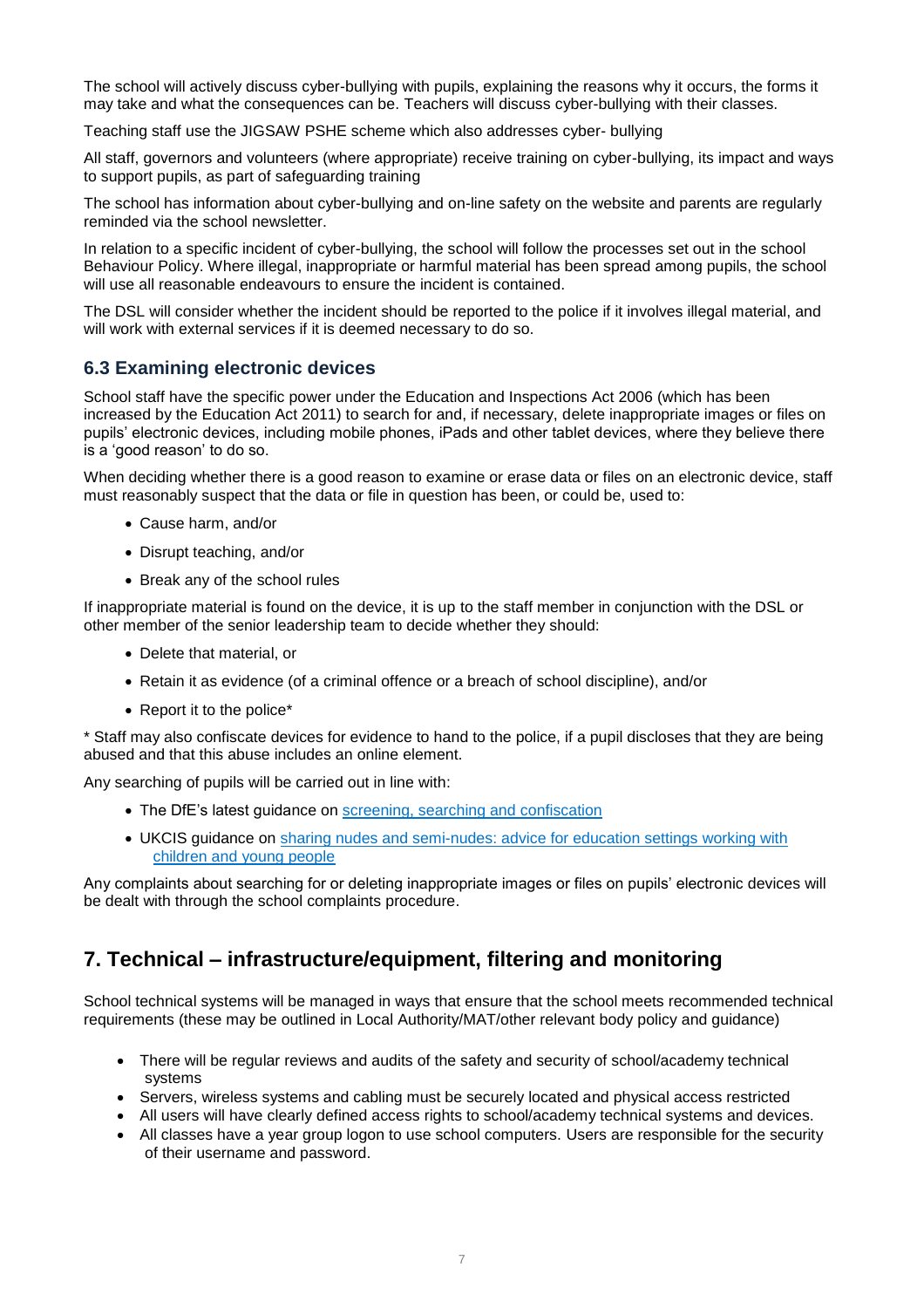- Internet access is filtered for all users.
- Internet filtering/monitoring should ensure that children are safe from terrorist and extremist material when accessing the internet.

## <span id="page-7-0"></span>**8. Acceptable use of the internet in school**

All pupils, parents, staff, volunteers and governors are expected to sign an agreement regarding the acceptable use of the school's ICT systems and the internet. Visitors will be expected to read and agree to the school's terms on acceptable use if relevant.

Use of the school's internet must be for educational purposes only, or for the purpose of fulfilling the duties of an individual's role.

We will monitor the websites visited by pupils, staff, volunteers, governors and visitors (where relevant) to ensure they comply with the above.

## **9. Use of digital and video images**

The development of digital imaging technologies has created significant benefits to learning, allowing staff and pupils instant use of images that they have recorded themselves or downloaded from the internet.

However, staff, parents, carers and pupils need to be aware of the risks associated with publishing digital images on the internet. Such images may provide avenues for online-bullying to take place. Digital images may remain available on the internet forever and may cause harm or embarrassment to individuals in the short or longer term. It is common for employers to carry out internet searches for information about potential and existing employees. The school will inform and educate users about these risks and will implement policies to reduce the likelihood of the potential for harm:

- When using digital images, staff should inform and educate pupils about the risks associated with the taking, use, sharing, publication and distribution of images. In particular they should recognise the risks attached to publishing their own images on the internet e.g. on social networking sites.
- Written permission from parents or carers will be obtained before photographs of pupils are published on the school website/social media/local press (this is covered as part of the consent forms signed by parents or carers at the start of the year)
- In accordance with quidance from the Information Commissioner's Office, parents and carers are welcome to take videos and digital images of their children at school events for their own personal use (as such use is not covered by the Data Protection Act). To respect everyone's privacy and in some cases protection, these images should not be published/made publicly available on social networking sites, nor should parents and carers comment on any activities involving other pupils in the digital/video images.
- Staff and volunteers are allowed to take digital/video images to support educational aims, but must follow school policies concerning the sharing, distribution and publication of those images. Those images should only be taken on school equipment; the personal equipment of staff should **not** be used for such purposes.
- Care should be taken when taking digital/video images that pupils are appropriately dressed and are not participating in activities that might bring the individuals or the school into disrepute.
- Pupils must not take, use, share, publish or distribute images of others without their permission
- Photographs published on the website, or elsewhere that include pupils will be selected carefully and will comply with good practice guidance on the use of such images.
- Pupils' full names will not be used anywhere on a website or blog, particularly in association with photographs.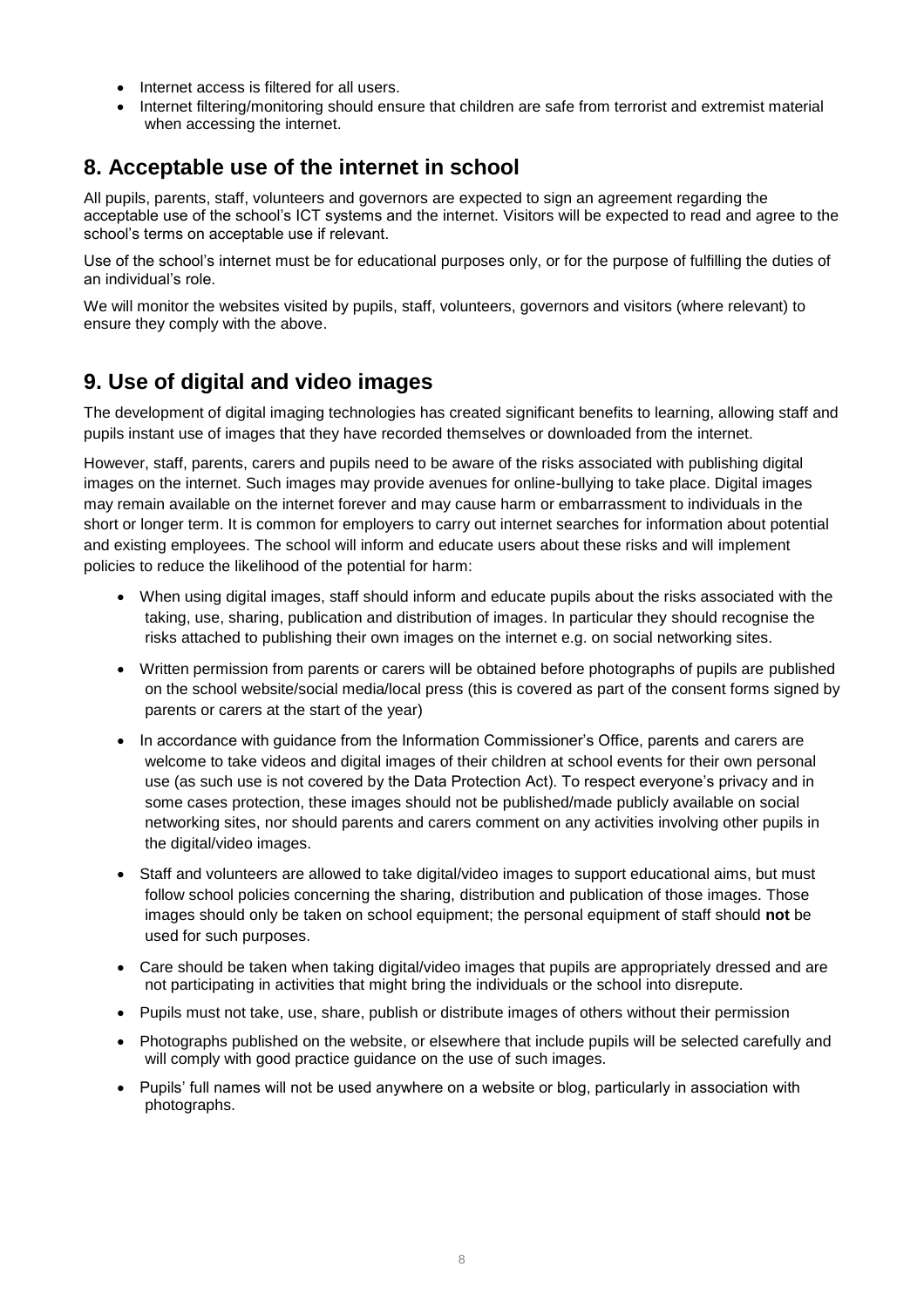## <span id="page-8-0"></span>**10. Pupils using mobile phones (and other mobile devices) in school**

Pupils in Year 6 may bring mobile phones into school to promote independence and personal safety if walking to school and home on their own. Written permission must be provided by a parent/carer. Other devices such as laptops and tablets are not brought into school.

Pupils are expected to hand in their phone to their class teacher at the start of the school day and they will be given back to the pupil as they leave the classroom at the end of the school day.

Any use of mobile devices in school by pupils must be in line with the acceptable use agreement (see appendices 1 and 2).

Any breach of the acceptable use agreement by a pupil may trigger disciplinary action in line with the school behaviour policy, which may result in the confiscation of their device.

## <span id="page-8-1"></span>**11. Staff using work devices outside school**

All staff members will take appropriate steps to ensure their devices remain secure. This includes, but is not limited to:

- Keeping the device password-protected strong passwords are at least 10 characters, with a combination of upper and lower-case letters, numbers and special characters (e.g. asterisk or currency symbol)
- Ensuring their hard drive is encrypted this means if the device is lost or stolen, no one can access the files stored on the hard drive by attaching it to a new device
- Making sure the device locks if left inactive for a period of time
- Not sharing the device among family or friends
- Installing anti-virus and anti-spyware software
- Keeping operating systems up to date always install the latest updates

Staff members must not use the device in any way which would violate the school's terms of acceptable use.

Work devices must be used solely for work activities.

If staff have any concerns over the security of their device, they must seek advice from Soltech.

## <span id="page-8-2"></span>**12. How the school will respond to issues of misuse**

Where a pupil misuses the school's ICT systems or internet, we will follow the procedures set out in our policies on **Behaviour**, **Acceptable use of ICT, Internet and Communications Systems**, **Anti-Bullying** and **Social Media**. The action taken will depend on the individual circumstances, nature and seriousness of the specific incident, and will be proportionate.

Where a staff member misuses the school's ICT systems or the internet, or misuses a personal device where the action constitutes misconduct, the matter will be dealt with in accordance with the Acceptable use of ICT, Internet and Communications Systems Policy and Disciplinary Policy and Procedure. The action taken will depend on the individual circumstances, nature and seriousness of the specific incident.

The school will consider whether incidents which involve illegal activity or content, or otherwise serious incidents, should be reported to the police.

## <span id="page-8-3"></span>**13. Training**

Online safety training will be delivered to staff annually and they will be sent regular updates from the DSL through emails, staff meetings and updated documents on the safeguarding board in the Staff Room.

All new staff members will receive training, as part of their induction, on safe internet use and online safeguarding issues including cyber-bullying and the risks of online radicalisation.

By way of this training, all staff will be made aware that:

- Technology is a significant component in many safeguarding and wellbeing issues, and that children are at risk of online abuse
- Children can abuse their peers online through: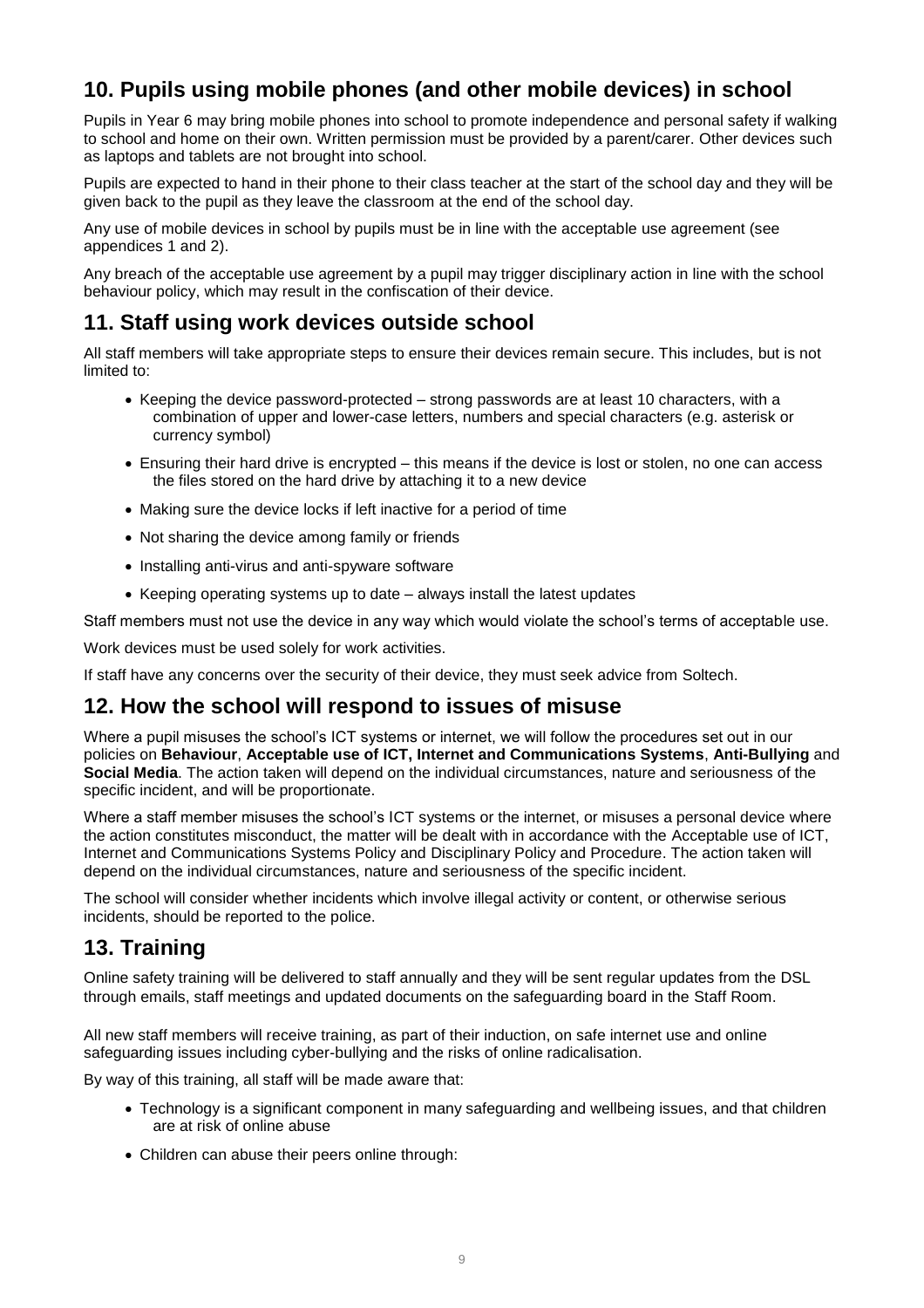- o Abusive, harassing, and misogynistic messages
- o Non-consensual sharing of indecent nude and semi-nude images and/or videos, especially around chat groups, and 'doxing' (the sharing of someone's personal data with the intent to cause harm
- o Sharing of abusive images and pornography, to those who don't want to receive such content
- Physical abuse, sexual violence and initiation/hazing type violence can all contain an online element

Training will also help staff:

- develop better awareness to assist in spotting the signs and symptoms of online abuse
- develop the ability to ensure pupils can recognise dangers and risks in online activity and can weigh the risks up
- develop the ability to influence pupils to make the healthiest long-term choices and keep them safe from harm in the short term

The DSL and DDSLs will undertake child protection and safeguarding training, which will include online safety, at least every 2 years. They will also update their knowledge and skills on the subject of online safety at regular intervals, and at least annually.

Governors will receive training on safe internet use and online safeguarding issues as part of their safeguarding training.

Volunteers will receive appropriate training and updates, if applicable.

More information about safeguarding training is set out in our Child Protection and Safeguarding Policy.

## <span id="page-9-0"></span>**14. Monitoring arrangements**

The DSL logs behaviour and safeguarding issues related to online safety in CPOMS.

This policy will be reviewed every year by the DSL. At every review, the policy will be shared with the governing board who will ensure the policy considers and reflects the risks pupils face online. This is important because technology, and the risks and harms related to it, evolve and change rapidly.

## <span id="page-9-1"></span>**15. Links with other policies**

This online safety policy is linked to our:

- Child protection and safeguarding policy
- > Behaviour policy
- > Staff disciplinary procedures
- > Staff Code of Conduct
- > Anti-Bullying Policy
- > Data protection policy and privacy notices
- Complaints procedure
- Acceptable use of ICT, Internet and Communications Systems Policy
- > Social Media Policy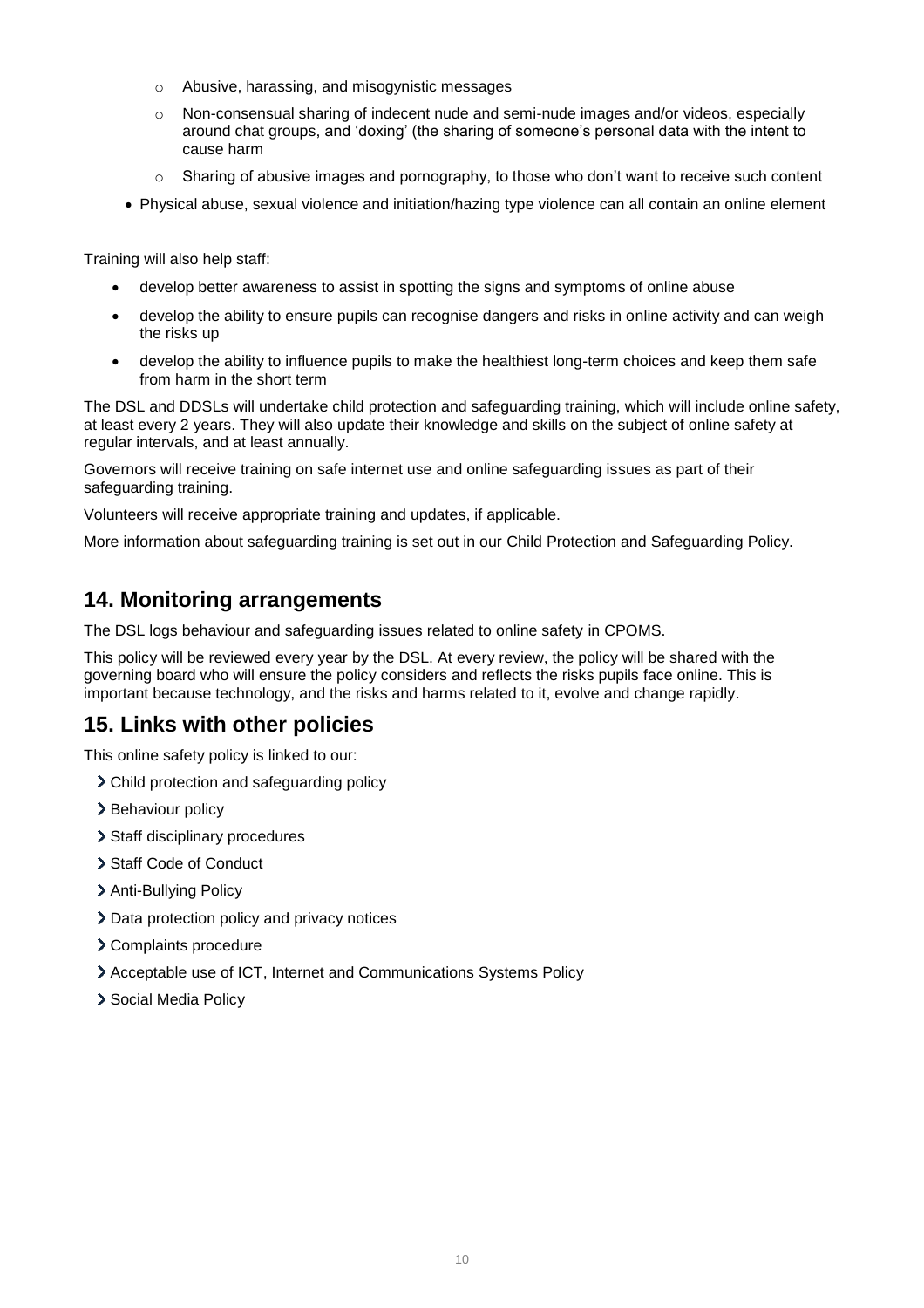<span id="page-10-0"></span>

## Appendix 1: EYFS and KS1 acceptable use agreement (pupils and parents/carers)

#### ACCEPTABLE USE OF THE SCHOOL'S ICT SYSTEMS AND INTERNET: AGREEMENT FOR PUPILS AND PARENTS/CARERS

#### **Name of pupil:**

#### **When I use the school's ICT systems (like computers) and get onto the internet in school I will:**

- Ask a teacher or adult if I can do so before using them
- Only use websites that a teacher or adult has told me or allowed me to use
- Tell my teacher immediately if:
	- o I click on a website by mistake
	- o I receive messages from people I don't know
	- o I find anything that may upset or harm me or my friends
- Use school computers for school work only
- Be kind to others and not upset or be rude to them
- Look after the school ICT equipment and tell a teacher straight away if something is broken or not working properly
- Only use the username and password I have been given
- Try my hardest to remember my username and password
- Never share my password with anyone, including my friends.
- Never give my personal information (my name, address or telephone numbers) to anyone without the permission of my teacher or parent/carer
- Save my work on the school network
- Check with my teacher before I print anything
- Log off or shut down a computer when I have finished using it

#### **I agree that the school will monitor the websites I visit and that there will be consequences if I don't follow the rules.**

| Signed (pupil):                                                                                                                                                                                                                                                                                                    | Date: |  |  |  |
|--------------------------------------------------------------------------------------------------------------------------------------------------------------------------------------------------------------------------------------------------------------------------------------------------------------------|-------|--|--|--|
| <b>Parent/carer agreement:</b> I agree that my child can use the school's ICT systems and internet when<br>appropriately supervised by a member of school staff. I agree to the conditions set out above for pupils<br>using the school's ICT systems and internet, and will make sure my child understands these. |       |  |  |  |
| Signed (parent/carer):                                                                                                                                                                                                                                                                                             | Date: |  |  |  |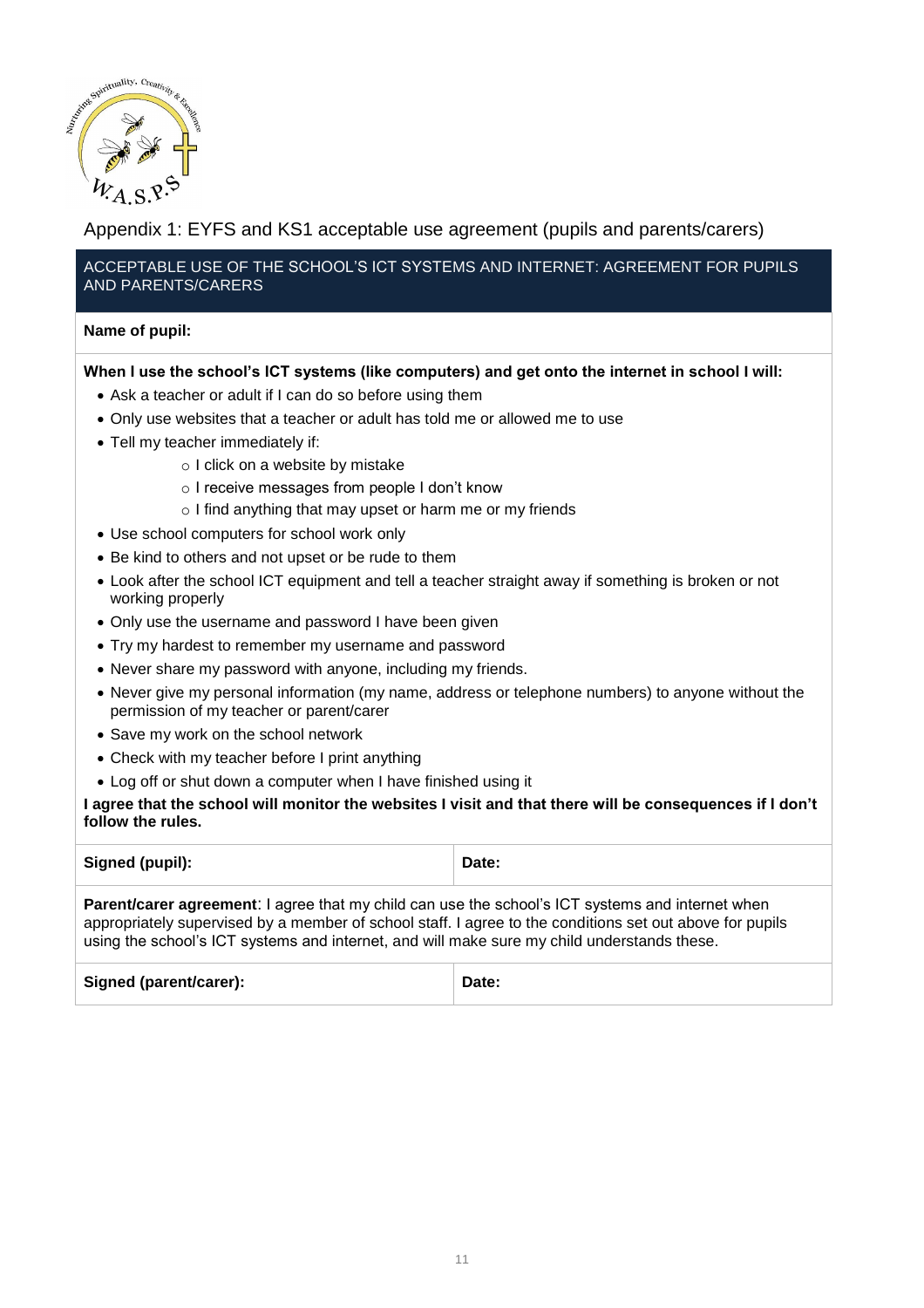

## **Appendix 2: KS2 acceptable use agreement (pupils and parents/carers)**

#### ACCEPTABLE USE OF THE SCHOOL'S ICT SYSTEMS AND INTERNET: AGREEMENT FOR PUPILS AND PARENTS/CARERS

#### **Name of pupil:**

#### **I will read and follow the rules in the acceptable use agreement policy**

#### **When I use the school's ICT systems (like computers) and get onto the internet in school I will:**

- Always use the school's ICT systems and the internet responsibly and for educational purposes only
- Only use them when a teacher is present, or with a teacher's permission
- Keep my username and passwords safe and not share these with others
- Keep my private information safe at all times and not give my name, address or telephone number to anyone without the permission of my teacher or parent/carer
- Tell a teacher (or sensible adult) immediately if I find any material which might upset, distress or harm me or others
- Always log off or shut down a computer when I'm finished working on it

#### **I will not:**

- Access any inappropriate websites including: social networking sites, chat rooms and gaming sites unless my teacher has expressly allowed this as part of a learning activity
- Open any attachments in emails, or follow any links in emails, without first checking with a teacher
- Use any inappropriate language when communicating online, including in emails
- Log in to the school's network using someone else's details
- Arrange to meet anyone offline without first consulting my parent/carer, or without adult supervision

#### **If I bring a personal mobile phone or other personal electronic device into school:**

- I will not use it during lessons, tutor group time, clubs or other activities organised by the school, without a teacher's permission
- I will use it responsibly, and will not access any inappropriate websites or other inappropriate material or use inappropriate language when communicating online

#### **I agree that the school will monitor the websites I visit and that there will be consequences if I don't follow the rules.**

| Signed (pupil):                                                                                                                                                                                                                                                                                                                                                              | Date: |  |  |
|------------------------------------------------------------------------------------------------------------------------------------------------------------------------------------------------------------------------------------------------------------------------------------------------------------------------------------------------------------------------------|-------|--|--|
| <b>Parent/carer's agreement:</b> I agree that my child can use the school's ICT systems and internet when<br>appropriately supervised by a member of school staff. I agree to the conditions set out above for pupils<br>using the school's ICT systems and internet, and for using personal electronic devices in school, and will<br>make sure my child understands these. |       |  |  |